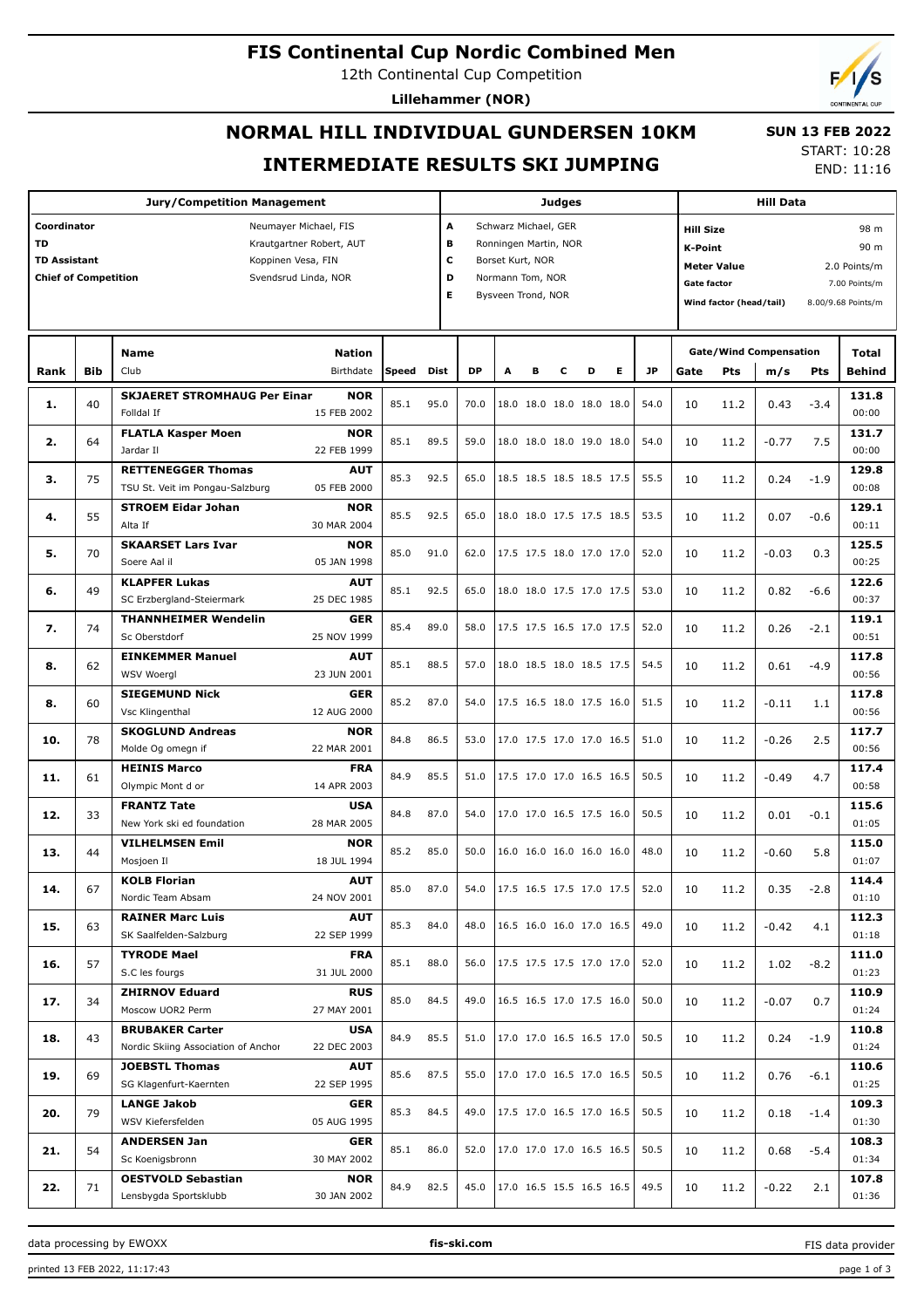## **FIS Continental Cup Nordic Combined Men**

12th Continental Cup Competition

**Lillehammer (NOR)**

## **NORMAL HILL INDIVIDUAL GUNDERSEN 10KM**

#### **INTERMEDIATE RESULTS SKI JUMPING**

START: 10:28 END: 11:16

 **SUN 13 FEB 2022**

|      |     |                                   |                    |       |      |           |                          |                          |                          |                          |                          |      | <b>Gate/Wind Compensation</b> |            |         |        |               |
|------|-----|-----------------------------------|--------------------|-------|------|-----------|--------------------------|--------------------------|--------------------------|--------------------------|--------------------------|------|-------------------------------|------------|---------|--------|---------------|
|      |     | Name                              | <b>Nation</b>      |       |      |           |                          |                          |                          |                          |                          |      |                               |            |         |        | Total         |
| Rank | Bib | Club                              | Birthdate          | Speed | Dist | <b>DP</b> | A                        | в                        | c                        | D                        | E.                       | JP.  | Gate                          | <b>Pts</b> | m/s     | Pts    | <b>Behind</b> |
| 23.  | 66  | <b>MUELLER Pascal</b>             | <b>SUI</b>         | 85.0  | 86.5 | 53.0      |                          | 16.5 17.0 16.5 16.5 17.0 |                          |                          |                          | 50.0 | 10                            | 11.2       | 1.01    | $-8.1$ | 106.1         |
|      |     | Einsiedeln                        | 17 JUL 2001        |       |      |           |                          |                          |                          |                          |                          |      |                               |            |         |        | 01:43         |
| 24.  | 45  | <b>ANDREWS Grant</b>              | <b>USA</b>         | 85.0  | 85.0 | 50.0      |                          | 17.0 16.5 17.0 17.0 16.5 |                          |                          |                          | 50.5 | 10                            | 11.2       | 0.71    | $-5.7$ | 106.0         |
|      |     | Steamboat Springs Winter Sports C | 03 DEC 1997        |       |      |           |                          |                          |                          |                          |                          |      |                               |            |         |        | 01:43         |
| 25.  | 77  | <b>MACH David</b>                 | <b>GER</b>         | 84.8  | 82.5 | 45.0      |                          | 17.0 17.0 16.5 17.5 16.5 |                          |                          |                          | 50.5 | 10                            | 11.2       | 0.10    | $-0.8$ | 105.9         |
|      |     | Tsv Buchenberg                    | 14 MAY 2000        |       |      |           |                          |                          |                          |                          |                          |      |                               |            |         |        | 01:44         |
| 26.  | 51  | <b>BRECL Gasper</b>               | <b>SLO</b>         | 85.0  | 84.0 | 48.0      |                          | 17.5 16.0 15.0 16.0 16.0 |                          |                          |                          | 48.0 | 10                            | 11.2       | 0.20    | $-1.6$ | 105.6         |
|      |     | Ssk Mislinja                      | 18 NOV 1999        |       |      |           |                          |                          |                          |                          |                          |      |                               |            |         |        | 01:45         |
| 27.  | 48  | <b>HUETTEL Simon</b>              | <b>GER</b>         | 85.4  | 82.0 | 44.0      |                          | 17.0 16.5 17.0 16.5 16.5 |                          |                          |                          | 50.0 | 10                            |            | 0.08    | $-0.6$ | 104.6         |
|      |     | Wsv 1922 Weissenstadt             | 04 AUG 1999        |       |      |           |                          |                          |                          |                          |                          |      |                               | 11.2       |         |        | 01:49         |
|      |     | <b>IAKHIN Ernest</b>              | <b>RUS</b>         | 85.2  | 80.5 | 41.0      |                          | 15.5 15.0 14.5 15.0 14.5 |                          |                          |                          | 44.5 | 10                            |            |         |        | 103.4         |
| 28.  | 37  | SDUSHOR 33 Ufa                    | 09 JAN 1991        |       |      |           |                          |                          |                          |                          |                          |      |                               | 11.2       | $-0.69$ | 6.7    | 01:54         |
| 29.  |     | <b>MERILAINEN Eelis</b>           | FIN                | 84.9  | 85.0 | 50.0      |                          | 15.5 15.5 15.5 14.5 15.0 |                          |                          |                          | 46.0 | 10                            |            |         |        | 103.1         |
|      | 38  | Jyvaskylan Hiihtoseura            | 17 APR 2004        |       |      |           |                          |                          |                          |                          |                          |      |                               | 11.2       | 0.51    | $-4.1$ | 01:55         |
| 30.  | 59  | <b>MACH Simon</b>                 | <b>GER</b>         | 85.1  | 81.5 | 43.0      |                          | 17.0 16.0 16.5 17.0 16.5 |                          |                          |                          | 50.0 | 10                            |            | 0.22    | $-1.8$ | 102.4         |
|      |     | Tsv Buchenberg                    | 20 OCT 2002        |       |      |           |                          |                          |                          |                          |                          |      |                               | 11.2       |         |        | 01:58         |
|      |     | <b>PAEAEKKOENEN Jesse</b>         | FIN                | 84.9  |      | 41.0      |                          | 17.0 16.5 17.0 18.0 16.0 |                          |                          |                          | 50.5 | 10                            |            |         |        | 99.7          |
| 31.  | 53  | Puijo Skiclub                     | 11 MAR 1999        |       | 80.5 |           |                          |                          |                          |                          |                          |      |                               | 11.2       | 0.38    | $-3.0$ | 02:08         |
|      | 47  | <b>EIKSUND SAETHRE Jakob</b>      | <b>NOR</b>         | 84.5  | 78.5 | 37.0      |                          | 16.0 15.5 15.5 15.5 15.5 |                          |                          |                          | 46.5 | 10                            |            |         |        | 99.2          |
| 32.  |     | Fossum If                         | 13 NOV 1999        |       |      |           |                          |                          |                          |                          |                          |      |                               | 11.2       | $-0.46$ | 4.5    | 02:10         |
| 33.  | 73  | <b>ORTER Philipp</b>              | <b>AUT</b><br>85.1 | 80.0  | 40.0 |           | 16.5 16.5 16.5 17.0 16.5 |                          |                          |                          | 49.5                     | 10   |                               |            |         | 98.9   |               |
|      |     | SV Villach-Kaernten               | 16 FEB 1994        |       |      |           |                          |                          |                          |                          |                          |      |                               | 11.2       | 0.22    | $-1.8$ | 02:12         |
|      |     | <b>BURAAS Lars</b>                | <b>NOR</b>         | 84.5  | 79.0 |           |                          | 16.5 16.0 16.0 16.5 16.0 |                          |                          |                          | 48.5 |                               |            |         |        | 98.2          |
| 34.  | 72  | Hurdal IL                         | 17 JAN 1995        |       |      | 38.0      |                          |                          |                          |                          |                          |      | 10                            | 11.2       | $-0.05$ | 0.5    | 02:14         |
|      |     | <b>OFTEBRO Einar Luraas</b>       | <b>NOR</b>         |       |      |           |                          |                          |                          |                          |                          |      |                               |            |         |        | 98.1          |
| 35.  | 76  | Jardar II                         | 06 AUG 1998        | 84.9  | 79.5 | 39.0      |                          | 16.5 16.0 15.5 17.0 16.0 |                          |                          |                          | 48.5 | 10                            | 11.2       | 0.07    | $-0.6$ | 02:15         |
|      |     | <b>OTTESEN Emil</b>               | <b>NOR</b>         |       |      |           |                          |                          |                          |                          |                          |      |                               |            |         |        | 97.2          |
| 36.  | 31  | Gausdal Skilag                    | 01 JUL 2001        | 86.0  | 85.5 | 51.0      |                          | 16.0 16.0 16.0 15.5 15.0 |                          |                          |                          | 47.5 | 12                            |            | 0.16    | $-1.3$ | 02:18         |
|      |     | <b>FRANK Christian</b>            | <b>GER</b>         | 85.1  | 81.0 | 42.0      |                          |                          |                          |                          |                          |      |                               |            |         |        | 94.3          |
| 37.  | 65  | Sk Berchtesgaden                  | 17 JUN 2001        |       |      |           |                          |                          | 16.0 15.5 14.0 15.0 14.5 |                          |                          | 45.0 | 10                            | 11.2       | 0.49    | $-3.9$ | 02:30         |
|      |     | <b>MALACINSKI Niklas</b>          | <b>USA</b>         |       |      |           |                          |                          |                          |                          |                          |      |                               |            |         |        | 93.2          |
| 38.  | 58  | Steamboat Springs Winter Sports ( | 07 DEC 2003        | 84.9  | 79.5 | 39.0      |                          |                          |                          |                          | 17.5 16.0 16.0 17.0 16.5 | 49.5 | 10                            | 11.2       | 0.81    | $-6.5$ | 02:34         |
|      |     | <b>KOLGANOV Alexander</b>         | <b>RUS</b>         |       |      |           |                          |                          |                          |                          |                          |      |                               |            |         |        | 92.7          |
| 39.  | 35  | Moscow                            | 03 SEP 1999        | 85.0  | 76.5 | 33.0      |                          | 15.0 15.0 14.5 14.5 15.0 |                          |                          |                          | 44.5 | 10                            | 11.2       | $-0.41$ | 4.0    | 02:36         |
|      |     | <b>CLARET TOURNIER Samy</b>       | <b>FRA</b>         |       |      |           |                          |                          |                          |                          |                          |      |                               |            |         |        | 92.1          |
| 40.  | 39  | C.S chamonix                      | 20 MAY 1999        | 84.8  | 80.5 | 41.0      |                          | 15.5 16.0 16.0 16.5 16.0 |                          |                          |                          | 48.0 | 10                            | 11.2       | 1.01    | $-8.1$ | 02:39         |
|      |     | <b>SKOGLUND Aleksander</b>        | <b>NOR</b>         |       |      |           |                          |                          |                          |                          |                          |      |                               |            |         |        | 89.3          |
| 41.  | 52  | Molde Og omegn if                 | 06 MAY 1999        | 84.7  | 73.5 | 27.0      |                          |                          |                          |                          | 16.0 15.5 15.5 17.0 15.5 | 47.0 | 10                            | 11.2       | $-0.42$ | 4.1    | 02:50         |
|      |     | <b>MARIOTTI Domenico</b>          | ITA                |       |      |           |                          |                          |                          |                          |                          |      |                               |            |         |        | 87.8          |
| 42.  | 56  | C.S. ESERCITO                     | 09 OCT 2001        | 84.8  | 76.0 | 32.0      |                          | 17.0 16.0 16.0 17.0 15.5 |                          |                          |                          | 49.0 | 10                            | 11.2       | 0.55    | $-4.4$ | 02:56         |
|      |     | <b>OBERMEYR Fabio</b>             | <b>AUT</b>         |       |      |           |                          |                          |                          |                          |                          |      |                               |            |         |        | 87.6          |
| 43.  | 68  | WSC Bad Mitterndorf               | 08 AUG 2000        | 85.1  | 79.0 | 38.0      |                          | 16.5 15.5 13.5 15.0 16.0 |                          |                          |                          | 46.5 | 10                            | 11.2       | 1.01    | $-8.1$ | 02:57         |
|      |     | <b>MICHAUD Tom</b>                | <b>FRA</b>         |       |      |           |                          |                          |                          |                          |                          |      |                               |            |         |        | 85.3          |
| 44.  | 41  | Union Sportive lamoura            | 11 NOV 2001        | 84.9  | 74.5 | 29.0      |                          | 16.5 16.0 16.0 16.5 15.5 |                          |                          |                          | 48.5 | 10                            | 11.2       | 0.43    | $-3.4$ | 03:06         |
|      |     | <b>KARHUMAA Waltteri</b>          | FIN                |       |      |           |                          |                          |                          |                          |                          |      |                               |            |         |        | 85.0          |
| 45.  | 46  | Ounasvaara Ski club               | 07 JUN 2002        | 84.7  | 76.0 | 32.0      |                          | 16.0 15.0 15.0 15.5 15.5 |                          |                          |                          | 46.0 | 10                            | 11.2       | 0.53    | $-4.2$ | 03:07         |
|      |     | <b>KOSTNER Aaron</b>              | ITA                |       |      |           |                          |                          |                          |                          |                          |      |                               |            | -0.04   | 0.4    | 78.1          |
| 46.  | 50  | GRUPPO SPORTIVO FIAMME ORO        | 08 JUL 1999        | 84.5  | 70.0 | 20.0      |                          |                          |                          |                          | 16.0 15.5 15.0 15.5 15.5 | 46.5 | 10                            | 11.2       |         |        | 03:35         |
|      |     | <b>TIETAVAINEN Arsi</b>           | <b>FIN</b>         |       |      |           |                          |                          |                          |                          |                          |      |                               |            |         |        | 70.6          |
| 47.  | 42  | Kiteen Urheilijat                 | 04 JAN 2004        | 84.2  | 69.0 | 18.0      |                          |                          |                          | 15.5 15.5 15.5 15.5 15.0 |                          | 46.5 | 10                            | 11.2       | 0.64    | $-5.1$ | 04:05         |
|      |     | <b>SZYNDLAR Pawel</b>             | <b>POL</b>         |       |      |           |                          |                          |                          |                          |                          |      |                               |            |         |        | 69.5          |
| 48.  | 36  | SS-R LZS Sokol Szczyrk            | 19 JUL 2000        | 84.9  | 67.0 | 14.0      |                          |                          |                          |                          | 15.0 14.5 14.5 15.5 15.5 | 45.0 | 10                            | 11.2       | 0.09    | $-0.7$ | 04:09         |

data processing by EWOXX **fis-ski.com**

FIS data provider